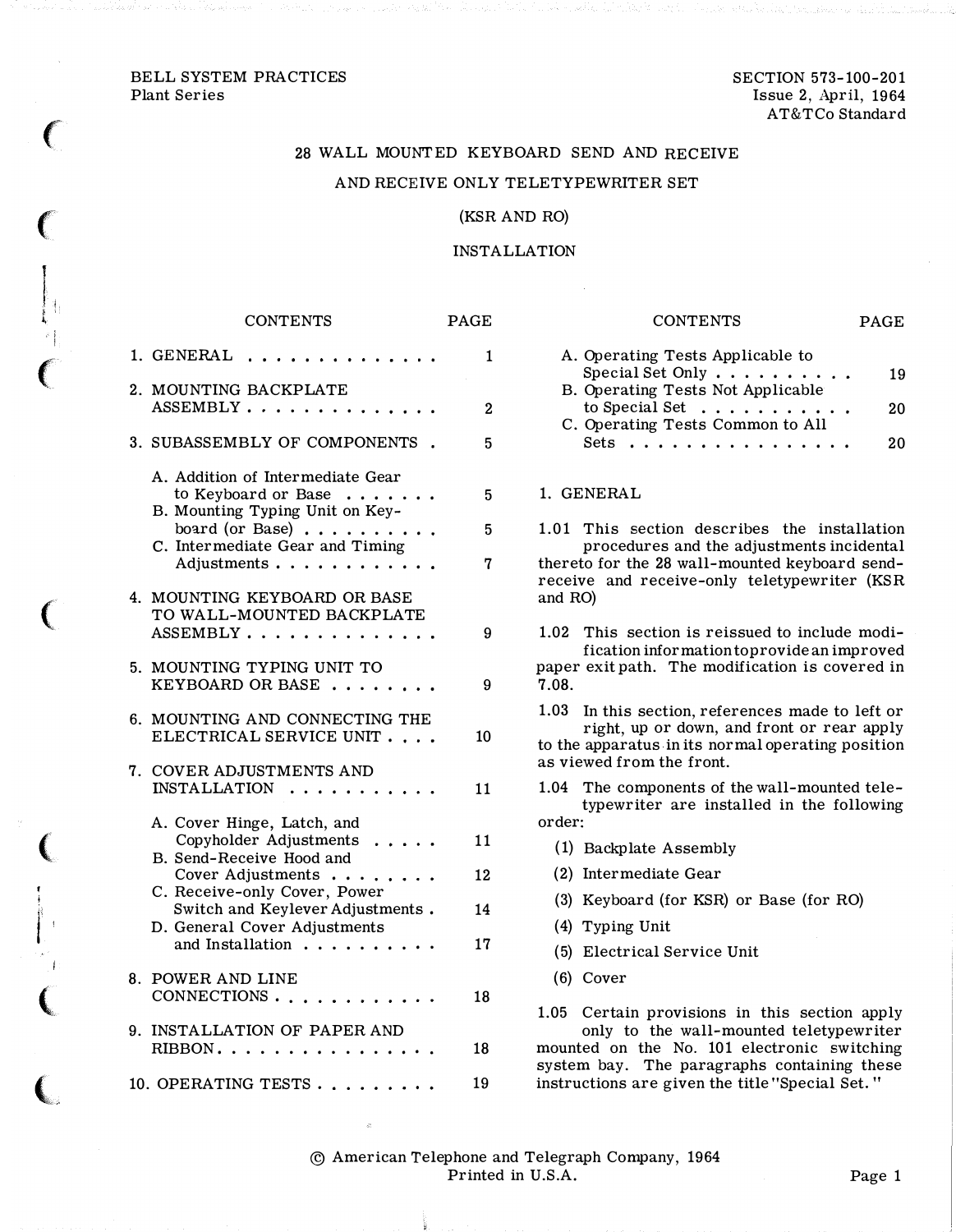### 2. MOUNTING BACKPLATE ASSEMBLY

2.01 The fully assembled wall-mounted teletypewriter weighs approximately 110 pounds and has seven mounting holes for attachment to the wall. . The supporting wall must be able to withstand a 60-pound shear force and a 90-pound tensile (or compressive) force at each mounting hole.

2.02 The locations of the mounting holes on the backplate assembly are shown in Figure 1. Since the horizontal distance between holes is 14-5/8 inches, the backplate cannot be mounted on standard 16-inch center-to-center wall studs. When attaching the backplate assembly to wall structures where the existing mounting holes are unsatisfactory, alternate holes may be added along the side and bottom edges. No mounting hardware can be located along the upper central edge, since such hardware would interfere with the paper supply.

2.03 The following list contains suggested mounting hardware to be used with various wall materials:

(a) For masonry walls, use Ackermann-Johnson retainers, tubular expansion shields (made by the Rawplug Company), or

equivalent, with 3/16-inch diameter or No. 12 bolts.

- (b) For hollow wood or tile wall, use 3/16 inch diameter toggle bolts.
- (c) For solid wood wall, use No. 12 roundhead wood screws.
- (d) For lath and plaster or plasterboard walls, use 3/ 16-inch diameter toggle bolts. Auxiliary support may be required for walls of this type. Take every precaution to insure that the supporting wall meets the loading requirements set forth in 2.01.

2.04 As indicated in Figure 1, the recommended height from the floor to the top mounting holes is 54 inches. This distance has been found satisfactory to accommodate an operator of

average height. If desired, the height may be varied to meet the customer's requirements.

2.05 If the backplate is used for locating the mounting holes on the wall, it may be more convenient to separate the framework from the backplate. This can be accomplished by loosening the four frame mounting screws shown in Figure 2 and sliding the framework from the backplate assembly.

 $\int$ 

the contract of the contract of the contract of the contract of the contract of the contract of the contract of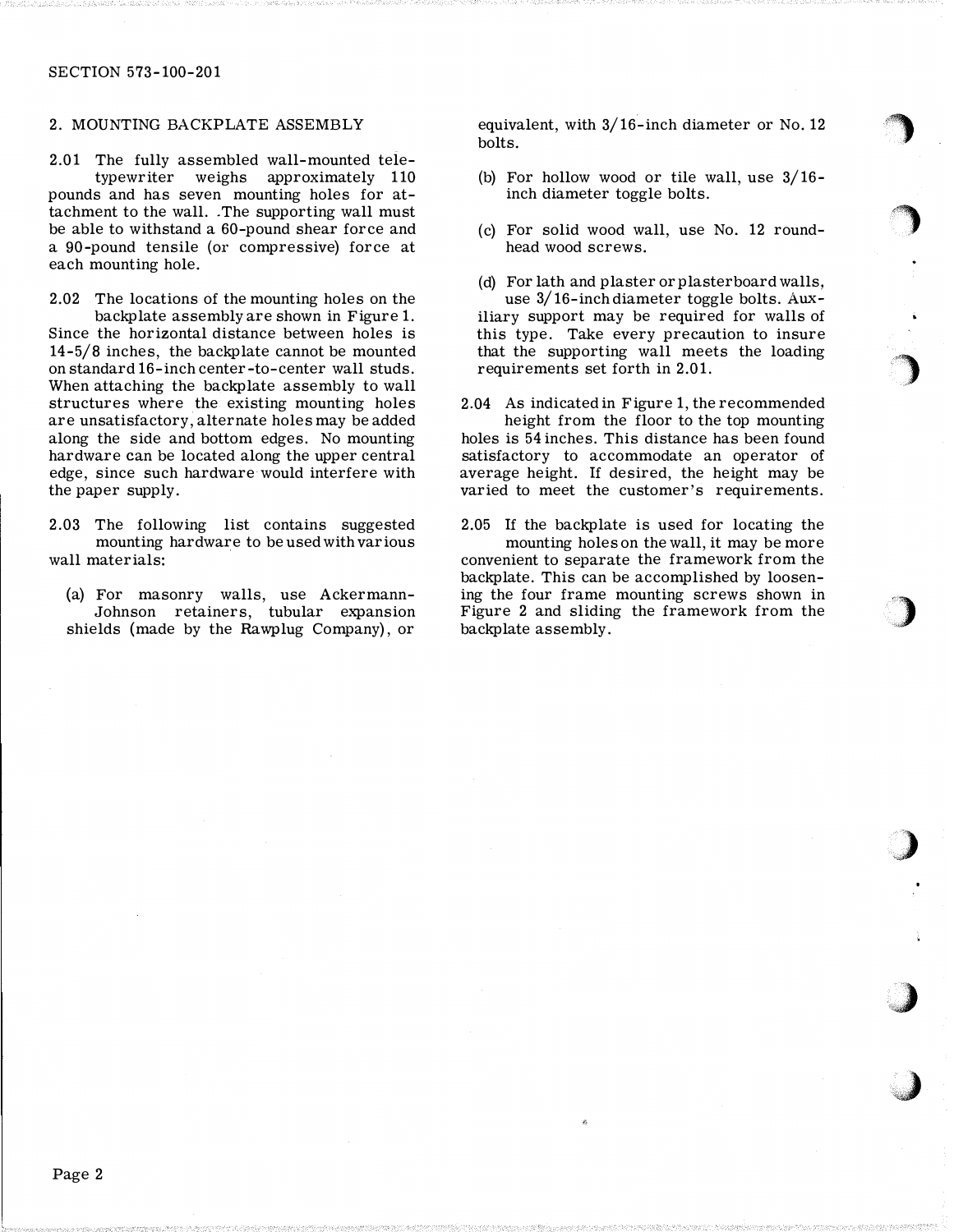

Figure  $1 -$  Location of Mounting Holes in Backplate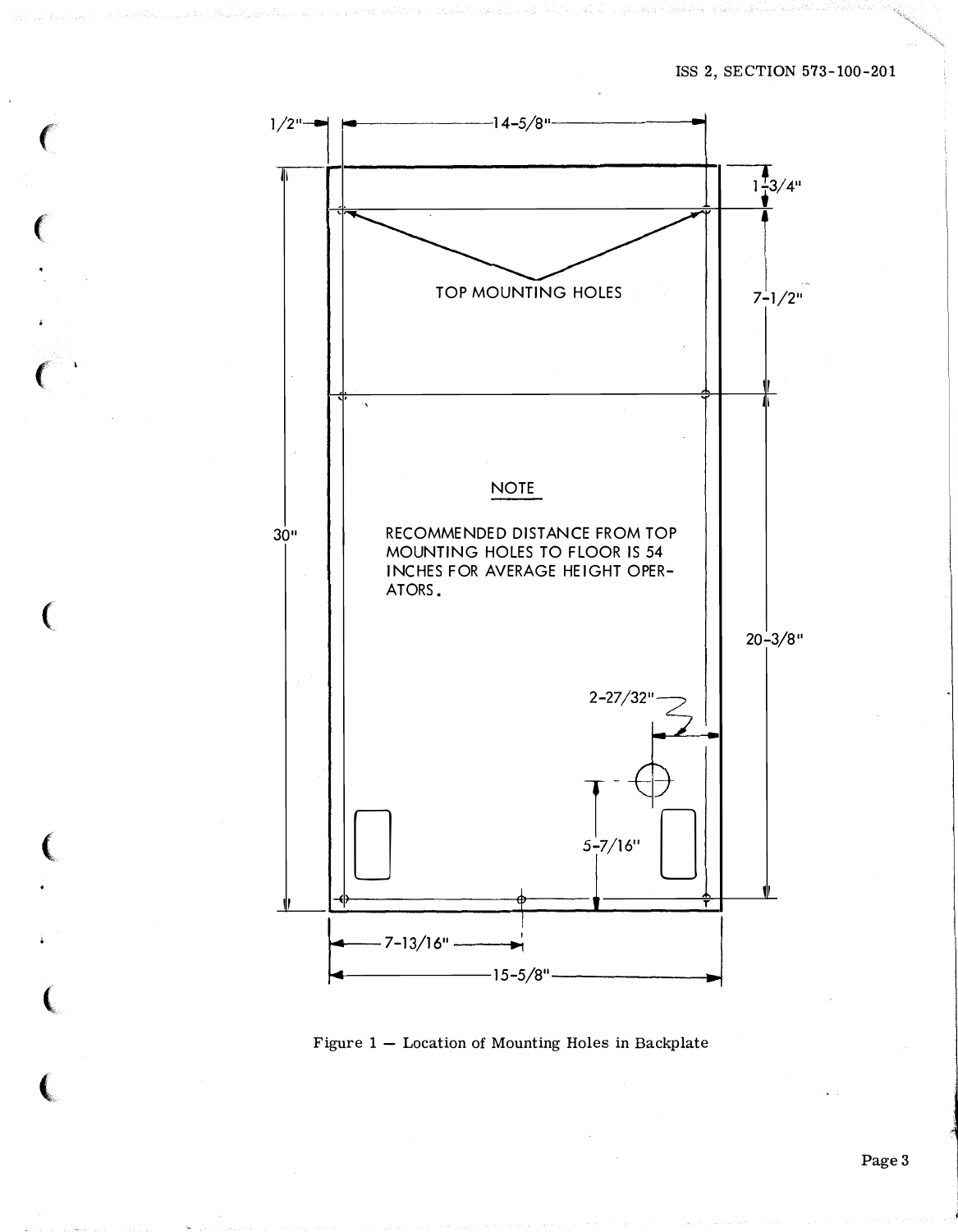

 $\bigcirc$ 

)

)

')

,}

**J** 

,)

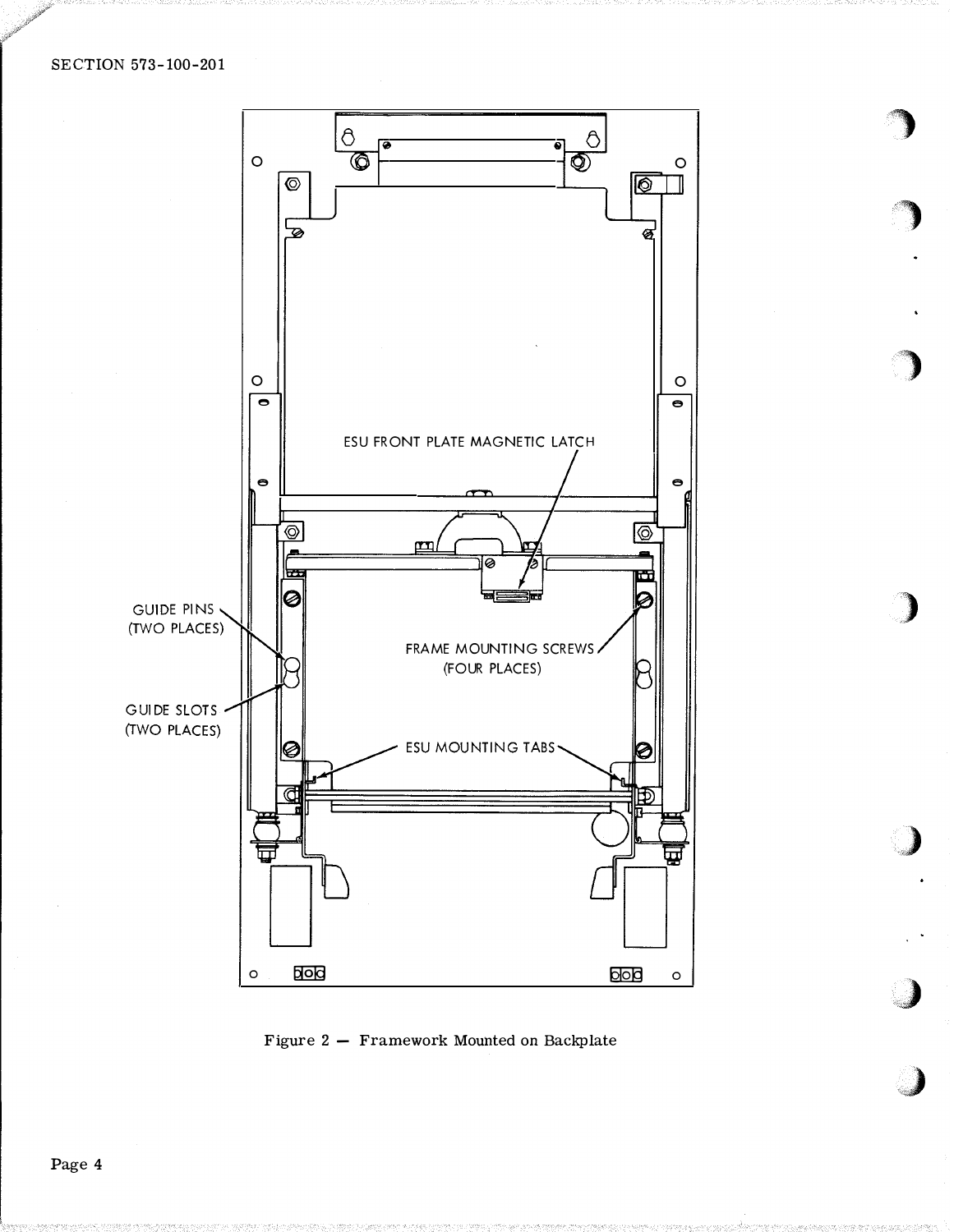## 3. SUBASSEMBLY OF COMPONENTS

 $\big($ 

 $\left($ 

 $\big($ 

(

 $\big($ 

 $\big($ 

 $\big($ 

3.01 The following assembly and adjustments pertaining to the keyboard (or base) and the typing unit are to be performed before the units are installed on the backplate assembly. The purpose is to install and adjust the intermediate gear and adjust the timing belt connecting the intermediate gear assembly and the motor pulleys.

A. Addition of Intermediate Gear to Keyboard or Base

3.02 Remove the retainer ring which is adjacent to the left bearing side and the 3/8-inch hex nut and associated lockwasher from the right end of the shaft. Slide the shaft to the left and remove the pulley, the two belt retainers, and the belt. Place the rubber isolator over the small end of the intermediate gear. Slide the gear with isolator onto the shaft so that the isolator side is on the left. Replace the two belt retainers, the belt, and the pulley. Then slide the shaft to the right, back to its original position, and replace the retainer ring and the 3/8-inch hex nut and associated lockwasher. Locate the intermediate gear in its correct position and fasten it with the two setscrews supplied.

B. Mounting Typing Unit on Keyboard (or Base)

Note: Loosen the mounting screws on the intermediate gear assembly and move it to its rearmost position.

3.03 Special Set: This teletypewriter requires the addition of a clip on the typing unit as follows:

(a) Remove the clip from the muslin bag attached to the stuntbox.

(b) Remove the bottom screw and lockwasher on the left end of the codebar guide mechanism.

(c) Add the clip and replace the screw and lockwasher, making sure that the clip engages the FIGS-LTRS codebar.

3.04 Remove and retain the four mounting screws supplied with the base unit. (See Figure 3.) Place the typing unit on the keyboard (or base) unit and make certain that the front feet of the typing unit are placed over the locating studs provided on the base unit. Rotate the intermediate shaft by hand in order to mesh the gear teeth. Secure the typing unit to the base unit with the four mounting screws.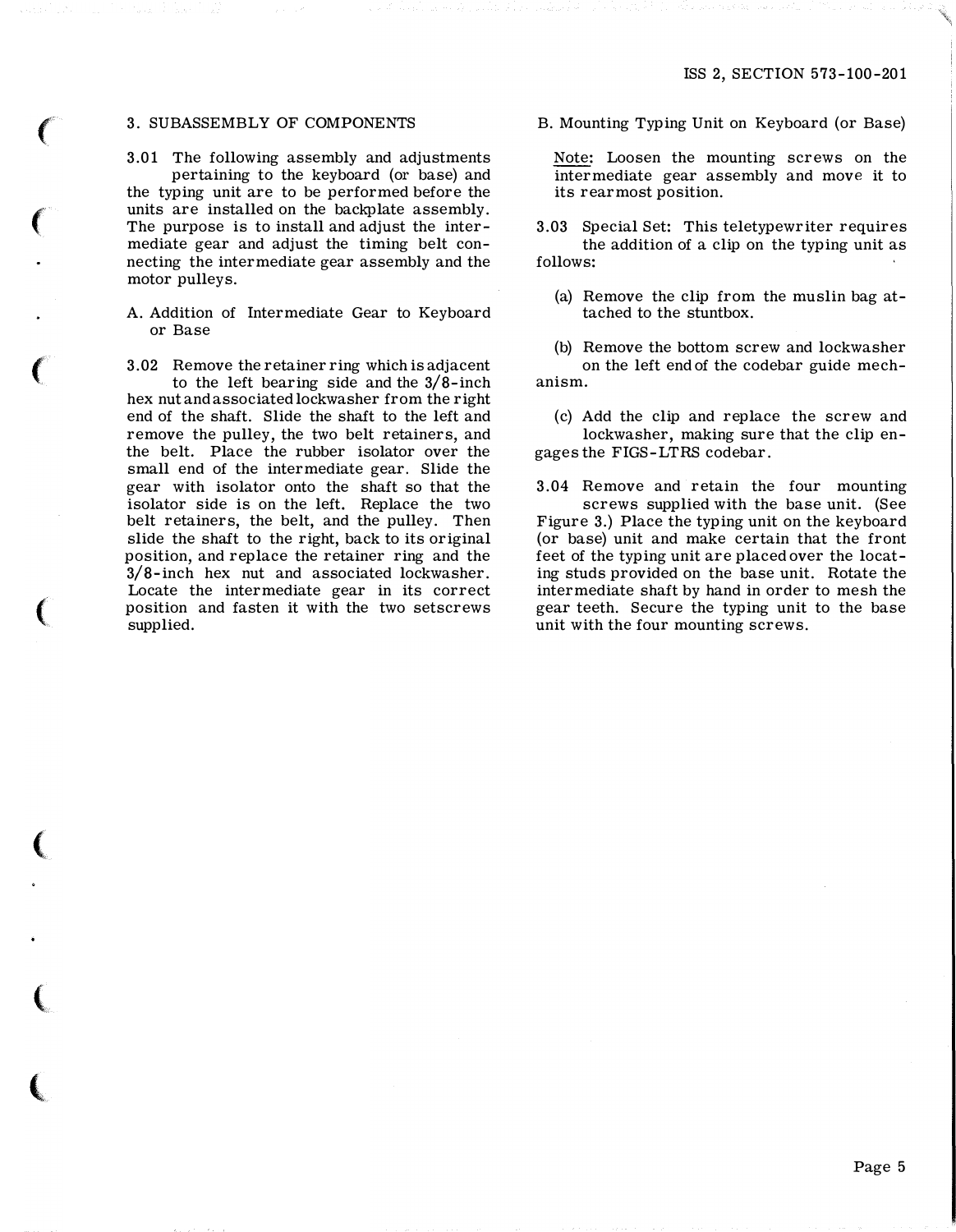

,

Figure 3 - Wall-Mounted Teletypewriter Base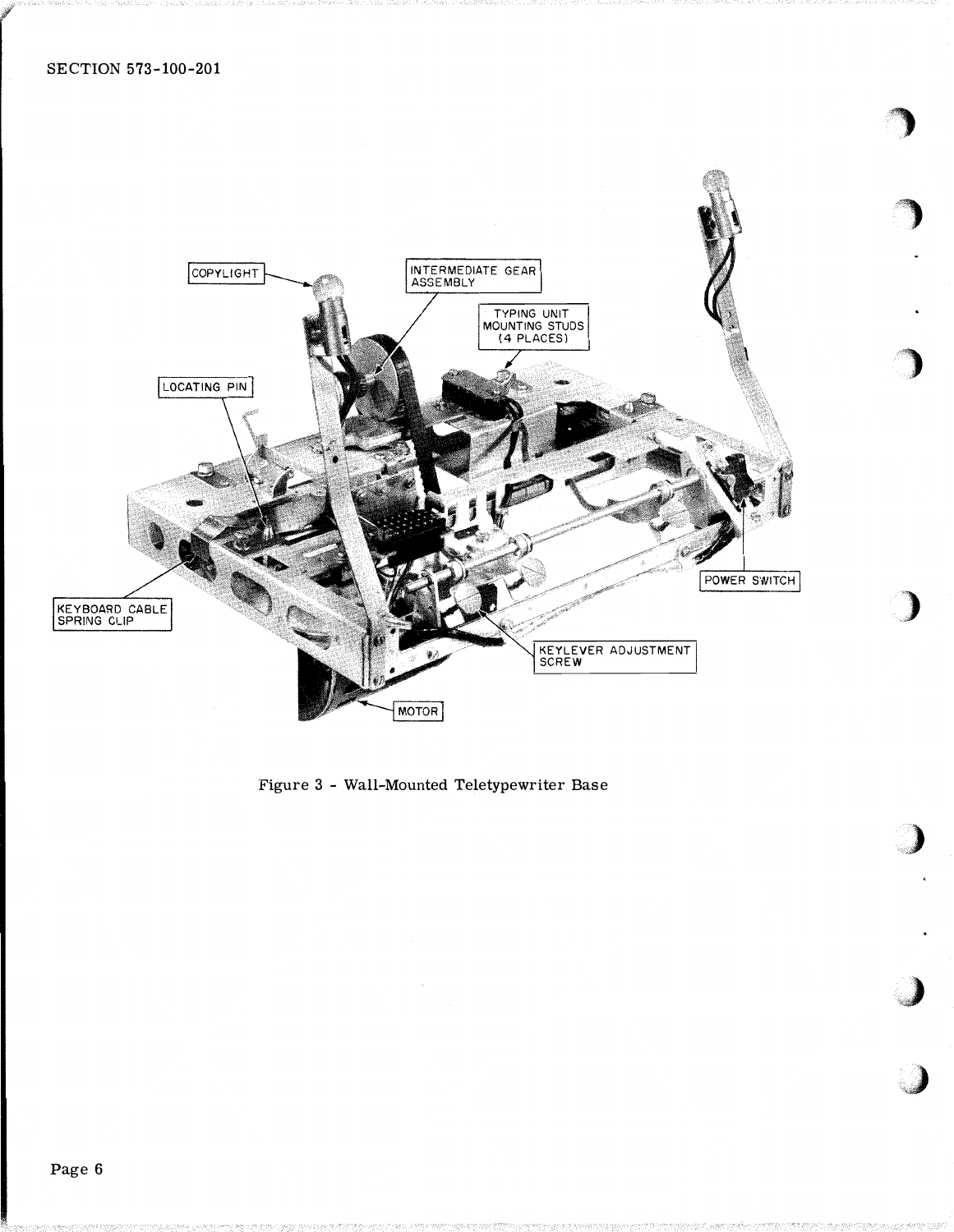MOUNTING SCREWS

DRIVING BELT

DRIVEN GEAR ON PRINTER

C. Intermediate Gear and Timing Belt Adjustments

- 3.05 Adjust the intermediate gear assembly and the timing belt as indicated in Figures 4 and 5.
- 3.06 Remove the typing unit from the keyboard (or base) in preparation for installing the keyboard (or base) on the backplate assembly.

## INTERMEDIATE GEAR ASSEMBLY

### **REQUIREMENTS**

(1) CLEARANCE BETWEEN DRIVEN GEAR ON PRINTER AND INTERMEDIATE GEAR SHALL BE

MIN. 0.004 INCH --- MAX. 0.008 INCH.-

BELT PULLEY

- (2) THERE SHALL BE SOME CLEARANCE BETWEEN RIGHT BELT RETAINER ON INTERMEDIATE GEAR ASSEMBLY AND SPACING CUTOUT LEVER ON PRINTER.
- TO ADJUST

 $\sim$ 

- (1) LOOSEN THREE MOUNTING SCREWS AND MAKE THEM FRICTION TIGHT. POSITION THE ASSEMBLY TOWARD FRONT OR REAR TO MEET REQUIRE-MENT (1).
- (2) POSITION THE ASSEMBLY TOWARD THE LEFT TO MEET REQUIREMENT (2). TIGHTEN SCREWS.

IMTERMEDIATE DRIVING GEAR

INTERMEDIATE GEAR FRAME

Figure  $4$  – Intermediate Gear Assembly Adjustment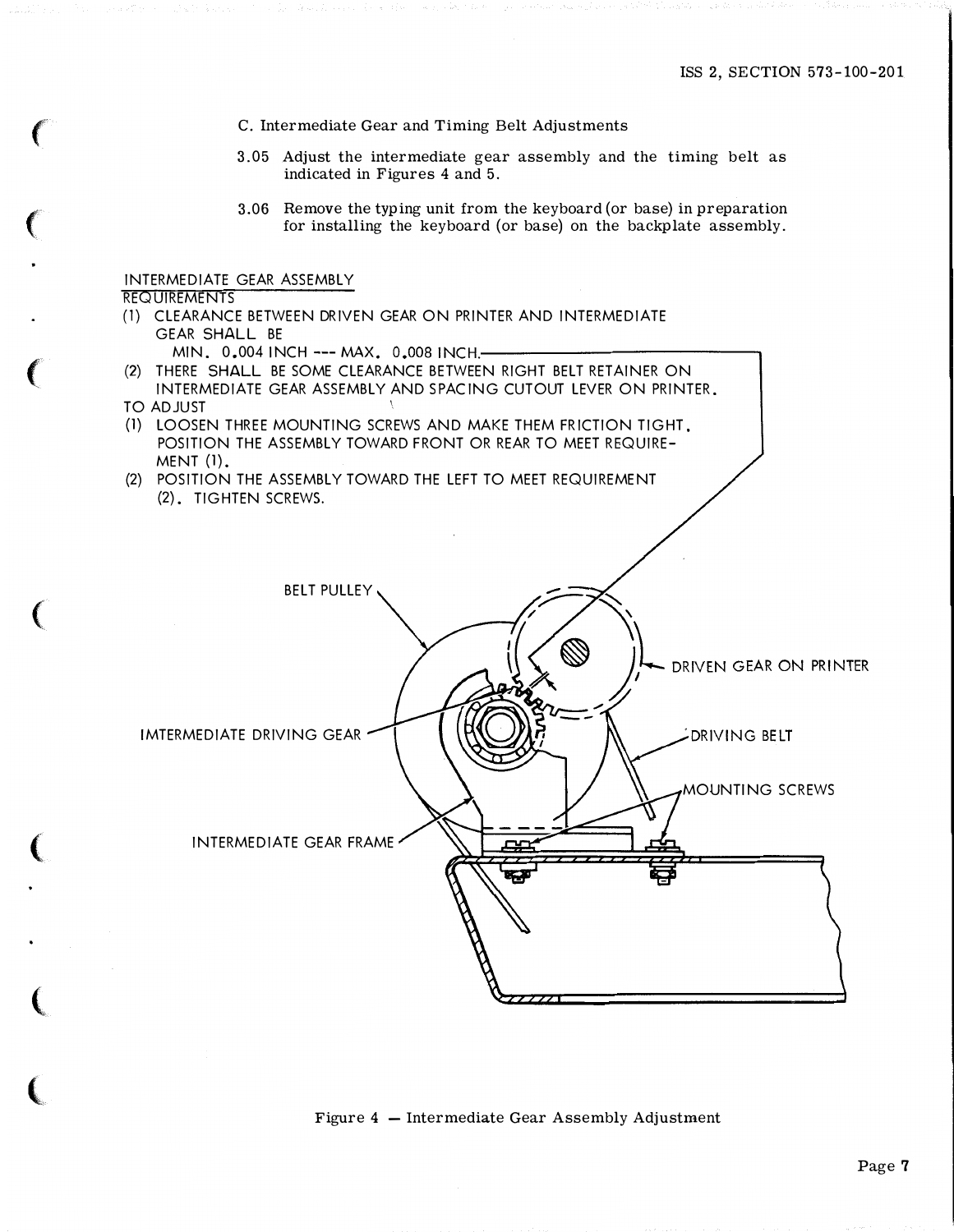

gang di series di series di second di series di series di series di series di series di series di series di se<br>Altre di series di series di series di series di series di series di series di series di series di series di s

<u>g</u>

)

)

�)

·.�

,J

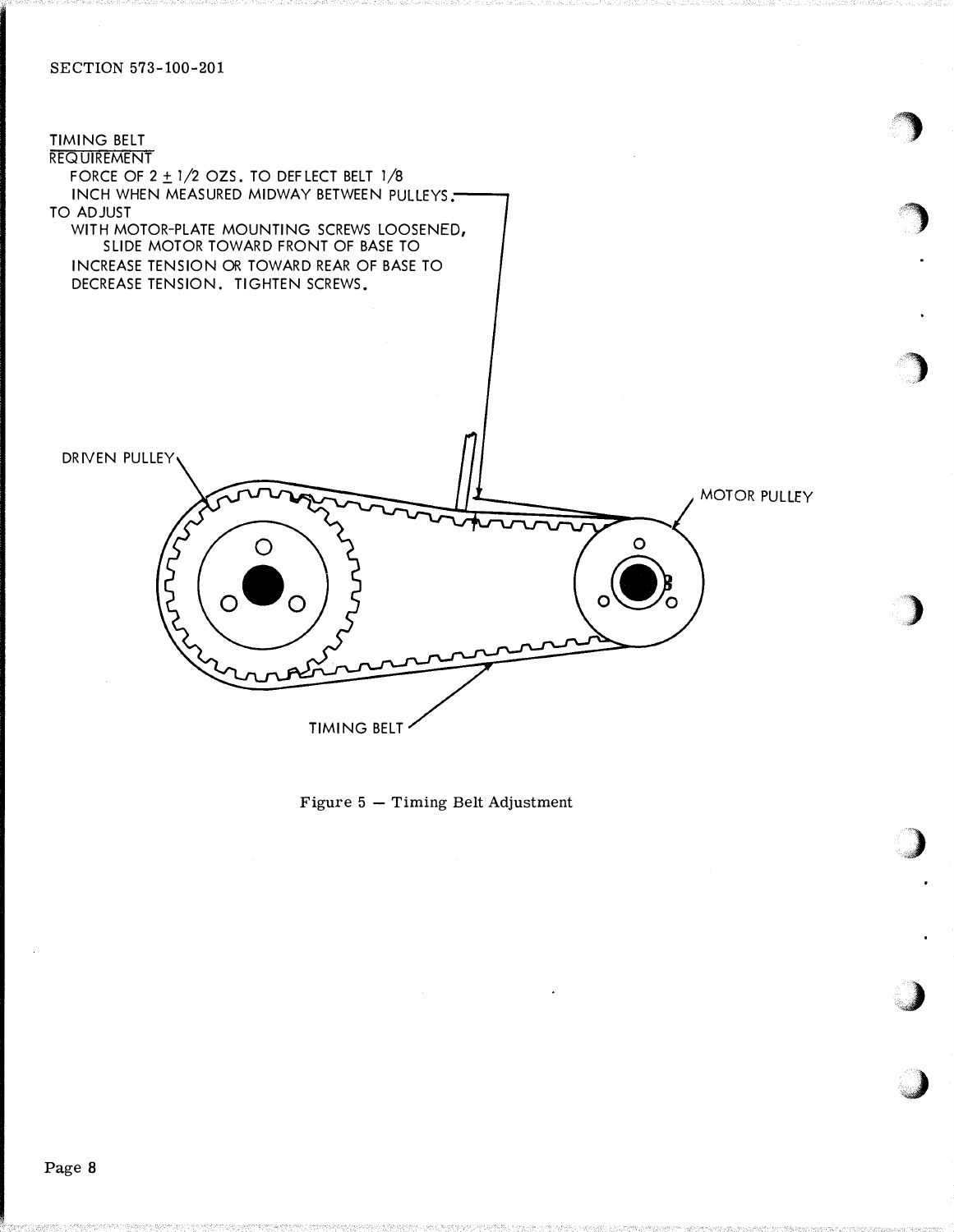### 4. MOUNTING KEYBOARD OR BASE TO WALL-MOUNTED BACKPLATE ASSEMBLY

4.01 Insert the keyboard ground strap between the mounting stud and the vibration plate located in the front right corner.

4.02 With the motor unit in its properly adjusted position and the typing unit removed from the base, secure the keyboard (or base) to the backplate assembly with the mounting studs which are supplied as part of the keyboard (or base) assembly.

# 5. MOUNTING TYPING UNIT TO KEYBOARD OR BASE

5.01 Remove and retain the four mounting screws supplied with the base unit. Place the typing unit on the keyboard (or base) unit and make certain that the front feet of the typing unit are placed over the locating studs provided on the base unit. Rotate the intermediate shaft by hand in order to mesh the gear teeth. Secure the typing unit to the base unit with the four mounting screws.

5.02 With the keyboard (or base) and typing unit in place, adjust the two support hinges near the base of the backplate assembly as indicated in Figure 6.

HINGE MOUNTS **REQUIREMENT** KEYBOARD, PRINTER, AND MOTOR UNIT IN PLACE. HINGE SHALL BE PERPENDICULAR TO SIDE PLATE AS GAUGED BY EYE. TO ADJUST

WITH MOUNTING SCREWS LOOSENED, MOVE THE HINGES UP OR DOWN TO MEET REQUIREMENT. TIGHTEN SCREWS.

l

**CONTRACTOR** 



### Figure  $6 -$  Hinge Mount Adjustment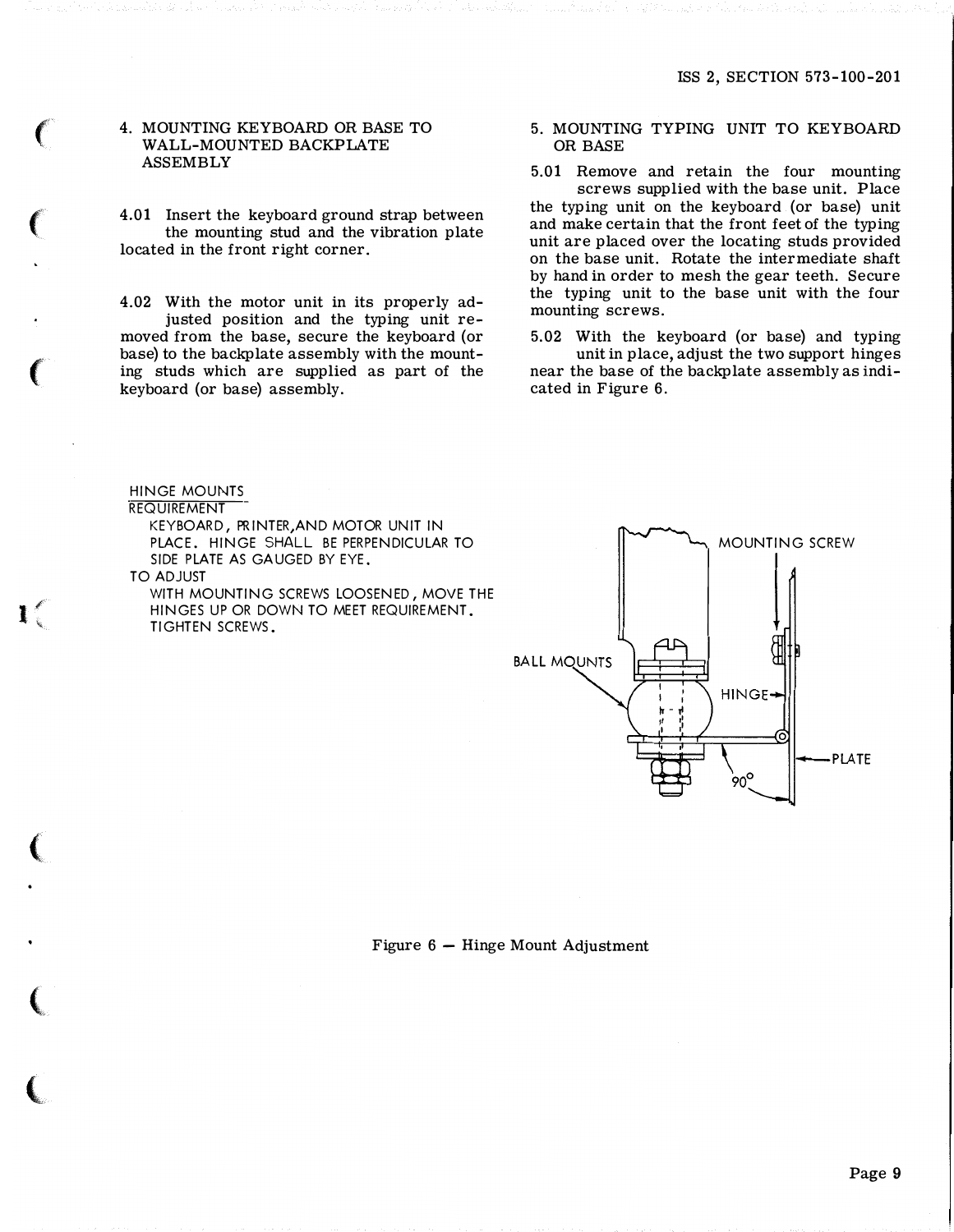# 6. MOUNTING AND CONNECTING THE ELECTRICAL SERVICE UNIT

6.01 The lower part of the mounting frame has four projecting tabs upon which the electrical service unit rests, as shown in Figure 2. Place the service unit into the frame. The hinged front plate is held in place by a magnetic latch on the mounting frame. The plate and latch shall be perpendicular to each other as gauged by eye. If necessary, loosen the screws and position the latch to meet the requirement.

6.02 Special Set: Route the keyboard connecting cable directly to the keyboard connector located on the lower right side of the keyboard.

6.03 In all other cases route the keyboard connecting cable up along the left side of the mounting frame. Route the cable behind all spring clips supplied with the mounting frame for this purpose. Clamp the keyboard cable to the keyboard with the spring clip supplied on the keyboard as shown in Figure 3.

'�

)

0)

>•

Z'' ,)'

��)

,J

6.04 Route the typing unit connector up along the right side of the mounting frame and fasten with the spring clips supplied with the frame.

6.05 Connect the two ground straps at the left end of the electrical service unit securely to the cabinet mounting frame and the teletypewriter mounting frame. See Figure 7. The screws chosen to make the ground connection must go into tapped holes in both of the mounting frames to insure a sufficient ground.

CAUTION: GROUND CONNECTIONS MUST BE MADE PROPERLY TO ELIMINATE SHOCK HAZARD.



CAUTION TO INSURE PROPER GROUNDING, PILE HARDWARE IN THE INDICATED ORDER.

Figure 7 - Electrical Service Unit Ground Strap Attachment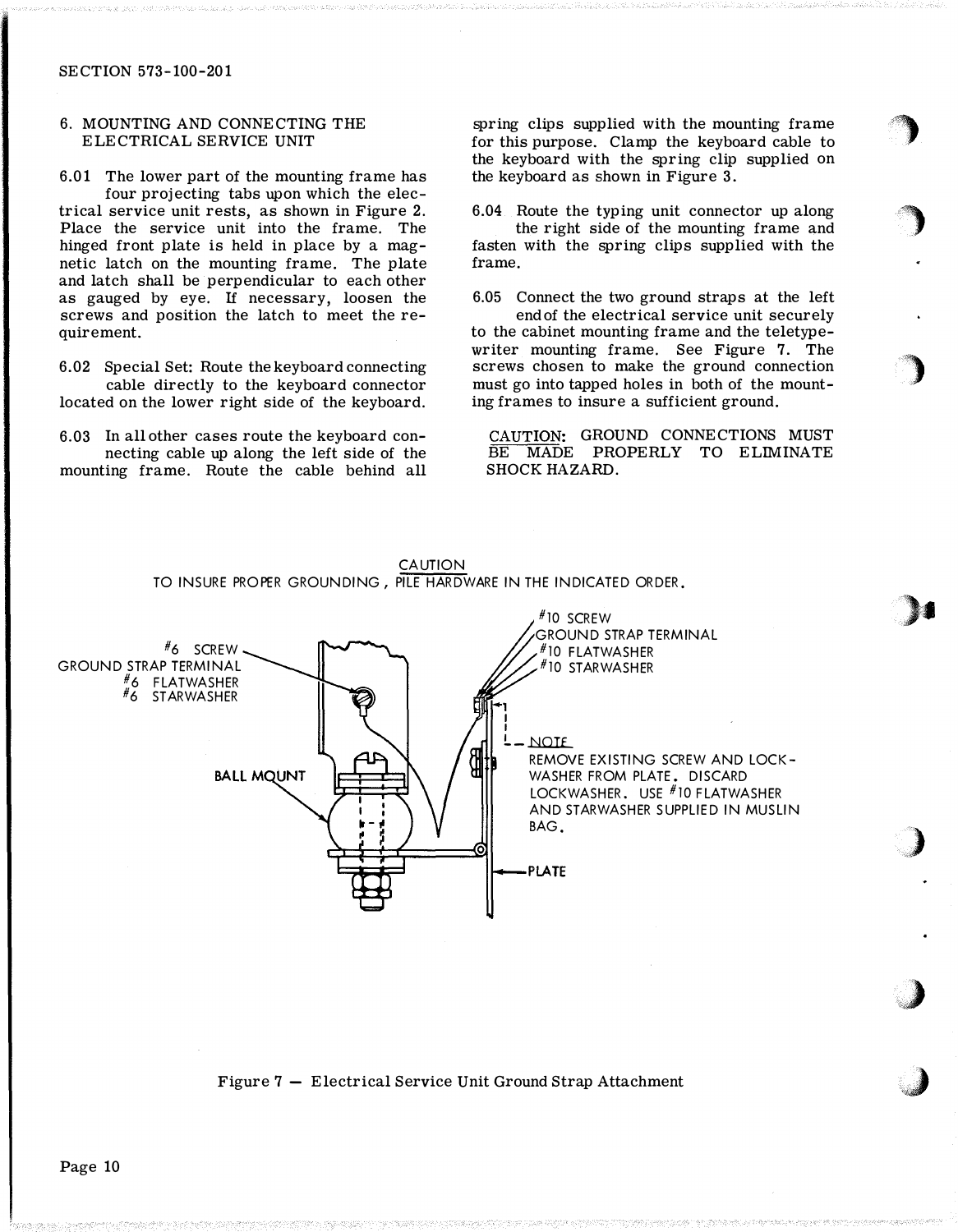### 7. COVERADJUSTMENTS AND INSTALLATION

A. Cover Hinge, Latch, and Copyholder Adjustments

 $\mathbf{C}$ 

 $\mathbf{C}$ 

 $\mathbf{C}$ 

 $\mathcal{L}$ 

 $\mathbf{C}$ 

 $\mathbf{C}$ 

 $\blacktriangle$ 

7.01 With the cover removed from the backplate assembly, perform the cover hinge, latch, and copyholder adjustments given in Figure 8.

7.02 Before placing the cover on the backplate assembly, loosen the nut securing the large central mount and make it friction tight. The mount is illustrated in Figure 10. For receiveonly sets (RO), remove the three keylever assemblies from the cover by removing six nuts, lockwashers, and flat washers.



Figure 8 - Cover Hinge, Latch, and Copyholder Adjustments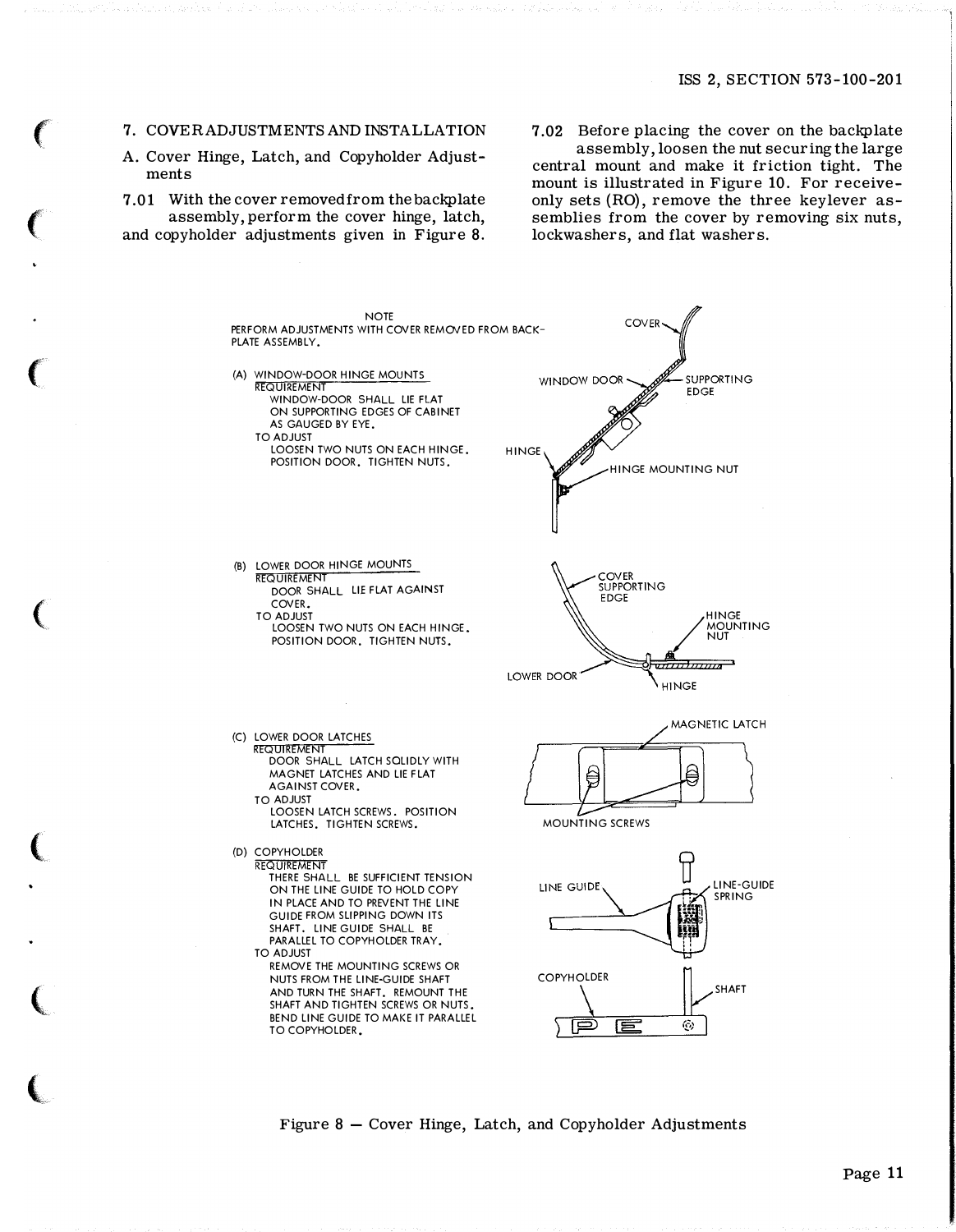B. Send-Receive Hood and Cover Adjustments

Note: The following adjustments are to be performed with the cover in place but not secured; ie, the two screws at the bottom of the backplate assembly are not tightened.

7.03 Adjust the hood and cover as shown in

'�)

)

)

)

)

)

Figures 9 and 10. The mounting bar is moved up or down to increase or decrease the gap between the keyboard hood and the keytop guide plate; and the keyboard is moved in or out to decrease or increase the gap between the keytop guide plate and the cover lip.



Figure 9 - Keytop Hood Adjustment (KSR)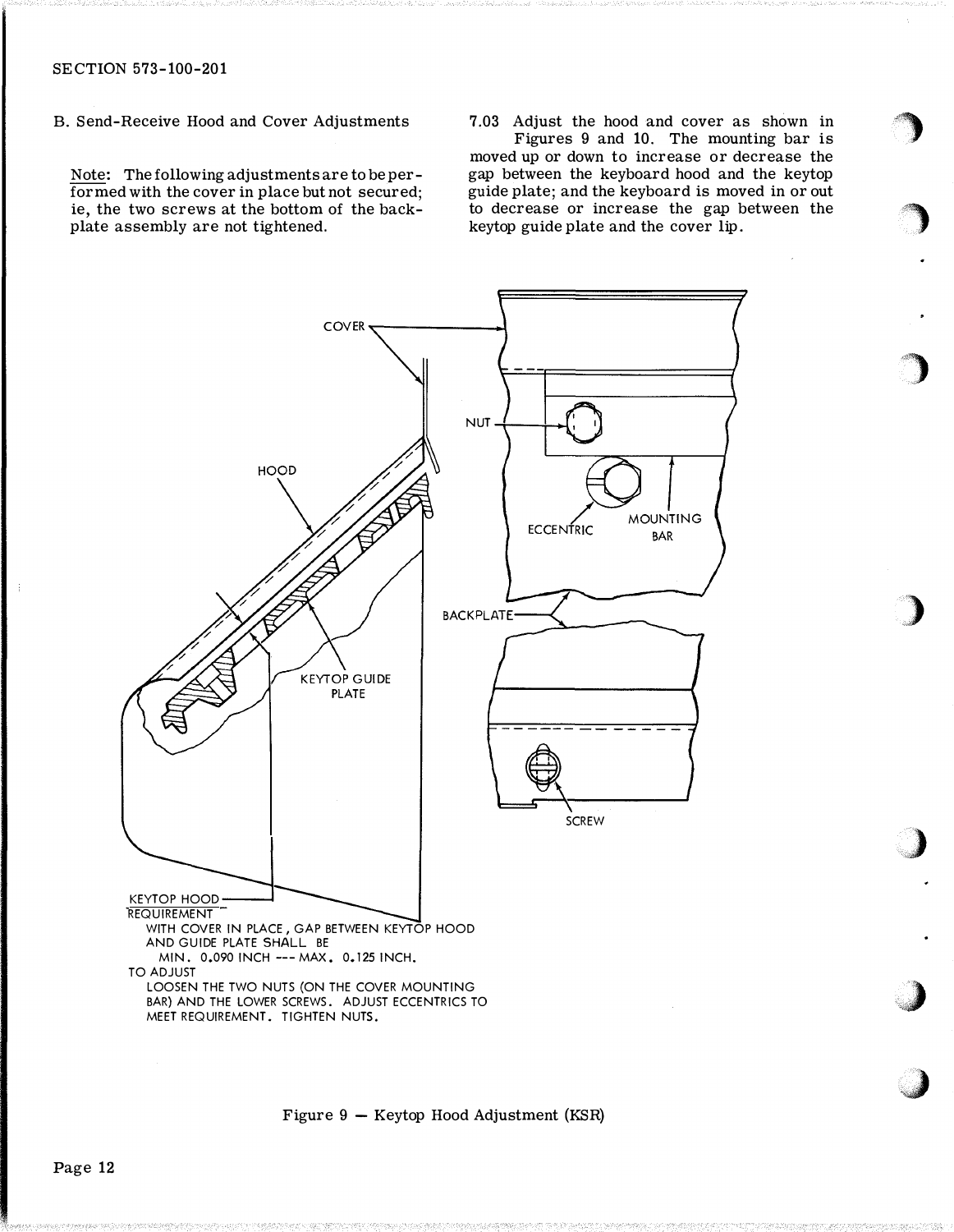

 $\epsilon$ 

 $\epsilon$ 

 $\big($ 

 $\overline{C}$ 

 $\overline{C}$ 

\

 $\overline{\mathbb{C}}$ 

 $\overline{\mathbf{C}}$ 

Figure 10 - Keytop and Cover Adjustment (KSR)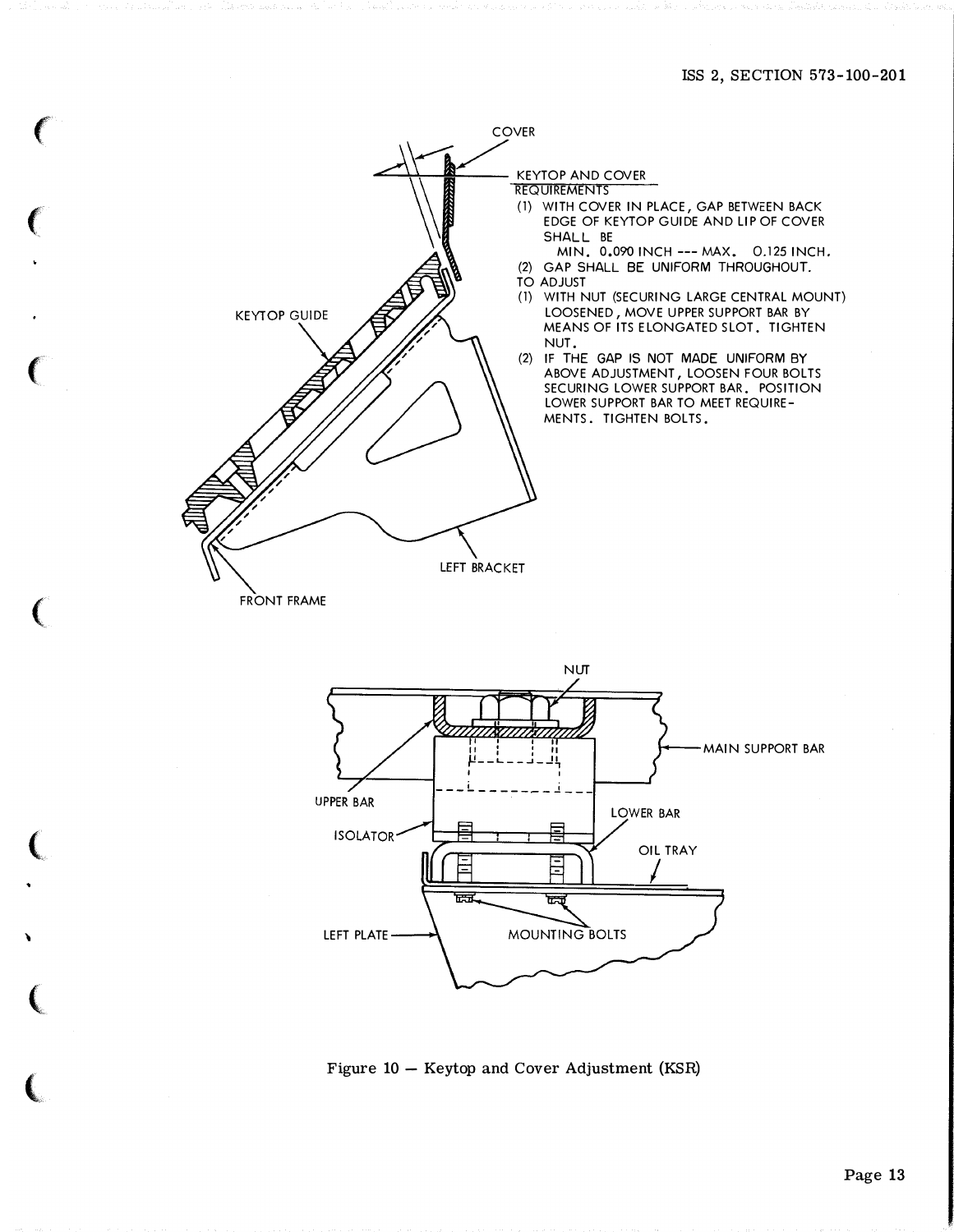C. Receive-only Cover, Power Switch, and Keylever Adjustments

Note: The following adjustments are to be performed with the cover in place but not secured; ie, the two screws at the bottom of the backplate assembly are not tightened.

7.04 Adjust the cover, power switch, and keylever assemblies as shown in Figures 11,

12, and 13. The cover is moved up or down to vary the upper and lower gap between the power switch and the cover. The deflected power switch is made flush with the cover either by a local adjustment of the base front plate or by moving the base in or out. The keylever assemblies are adjusted by moving the keylever adjusting screw in or out.

�

 $\mathcal{L}$ 

)

,)

,<)

f

,)

 $\bigcup$ 



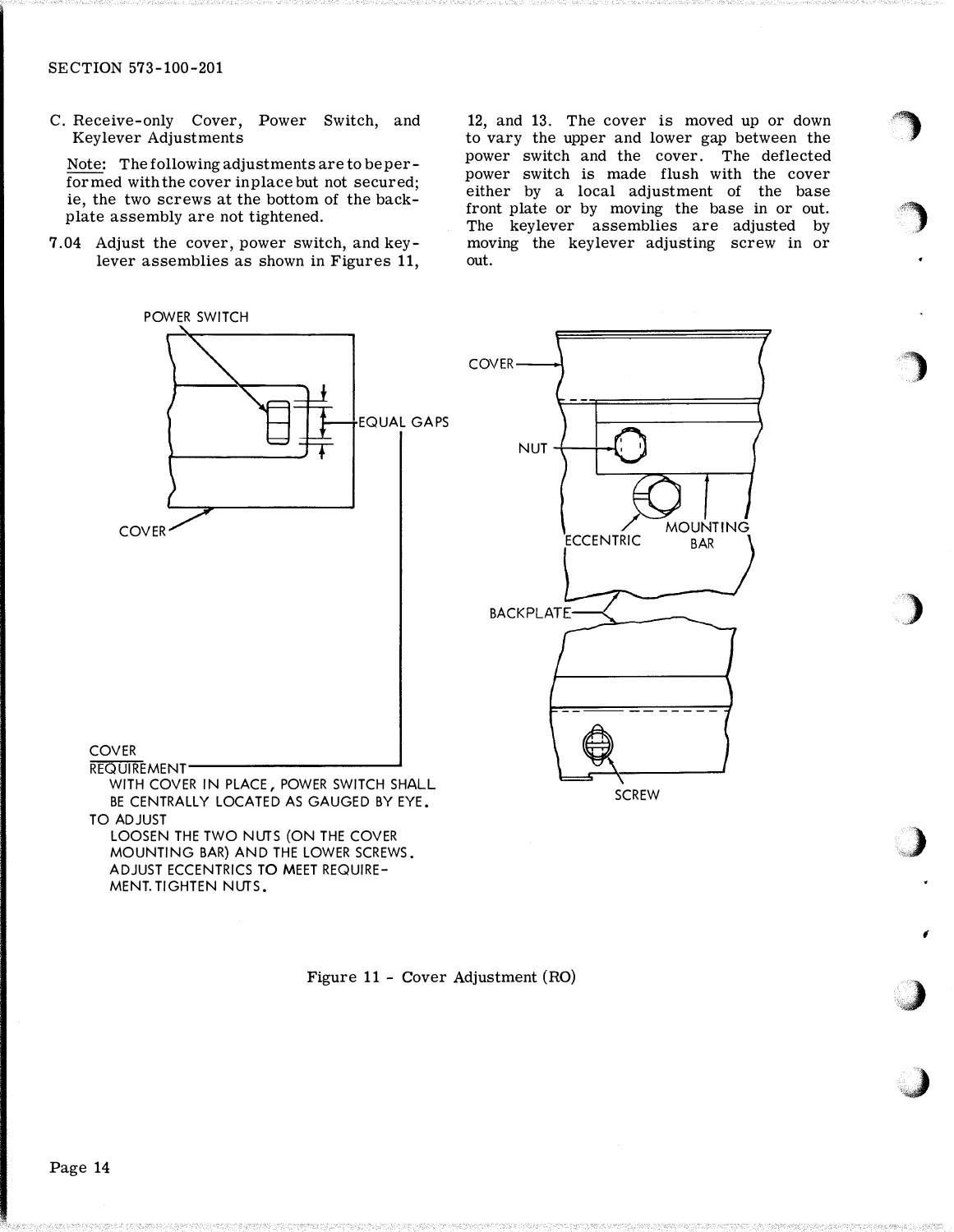#### POWER SWITCH **REQUIREMENT**

f

 $\big($ 

 $\left($ 

 $\big($ 

(

 $\big($ 

 $\left($ 

WITH COVER IN PLACE, DEFLECTED SURFACE OF POWER SWITCH, INDICATING EITHER ON OR OFF, SHALL BE FLUSH WITH COVER SURFACE.

- TO ADJUST
	- (1) REMOVE COVER.WITH ADJUSTING SCREWS FRICTION TIGHT, POSITION SWITCH. TIGHTEN SCREWS.
	- (2) IF REQUIREMENT CANNOT BE MET WITH ABOVE ADJUSTMENT, LOOSEN NUT SECURING LARGE CENTRAL MOUNT AND MOVE THE UPPER SUPPORT BAR BY MEANS OF ITS ELONGATED SLOT. REMOVE COVER. Tl GHTEN NUT.





Figure 12 - Power Switch Adjustment (RO)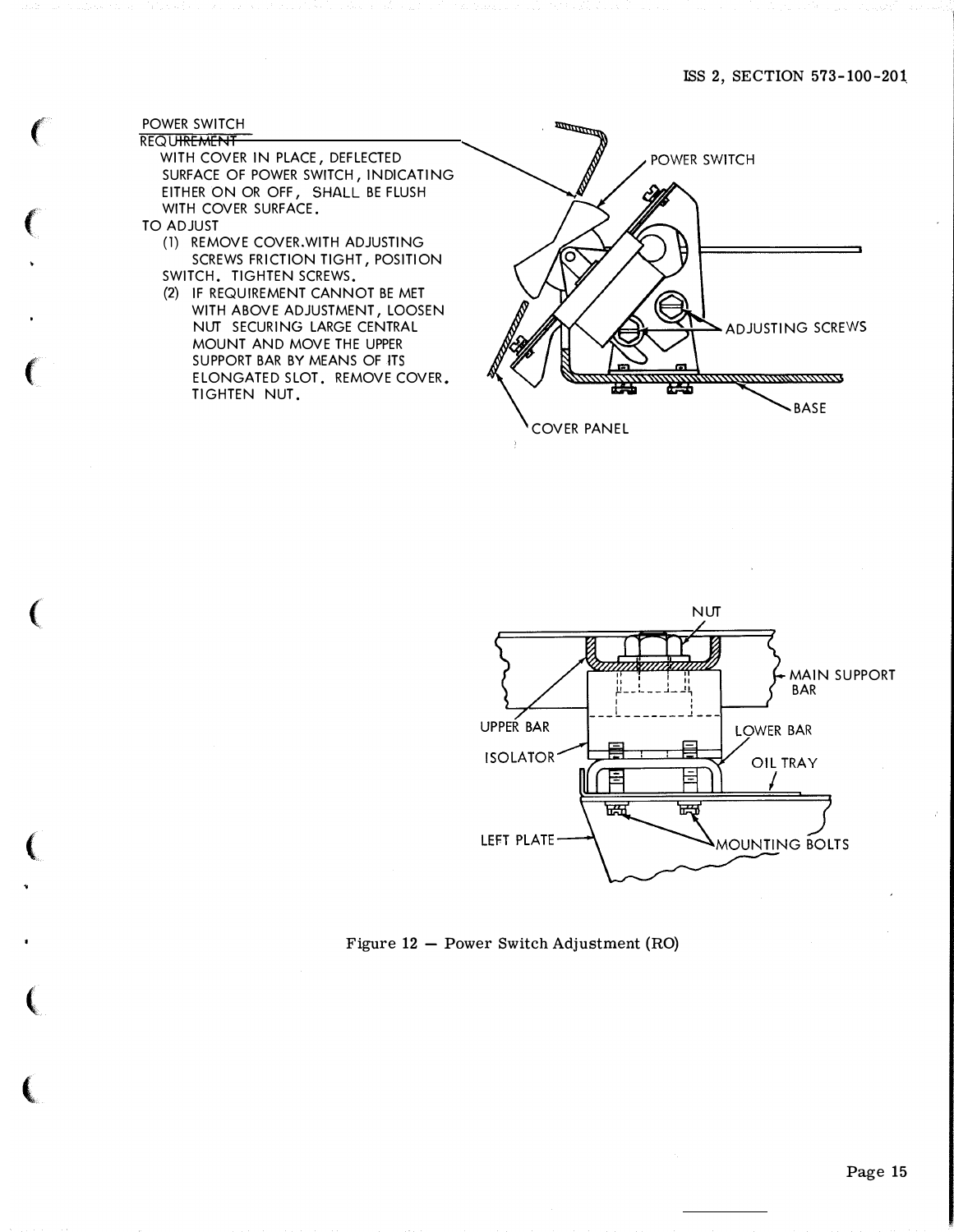



Figure 13 - Keylever Adjustment (RO)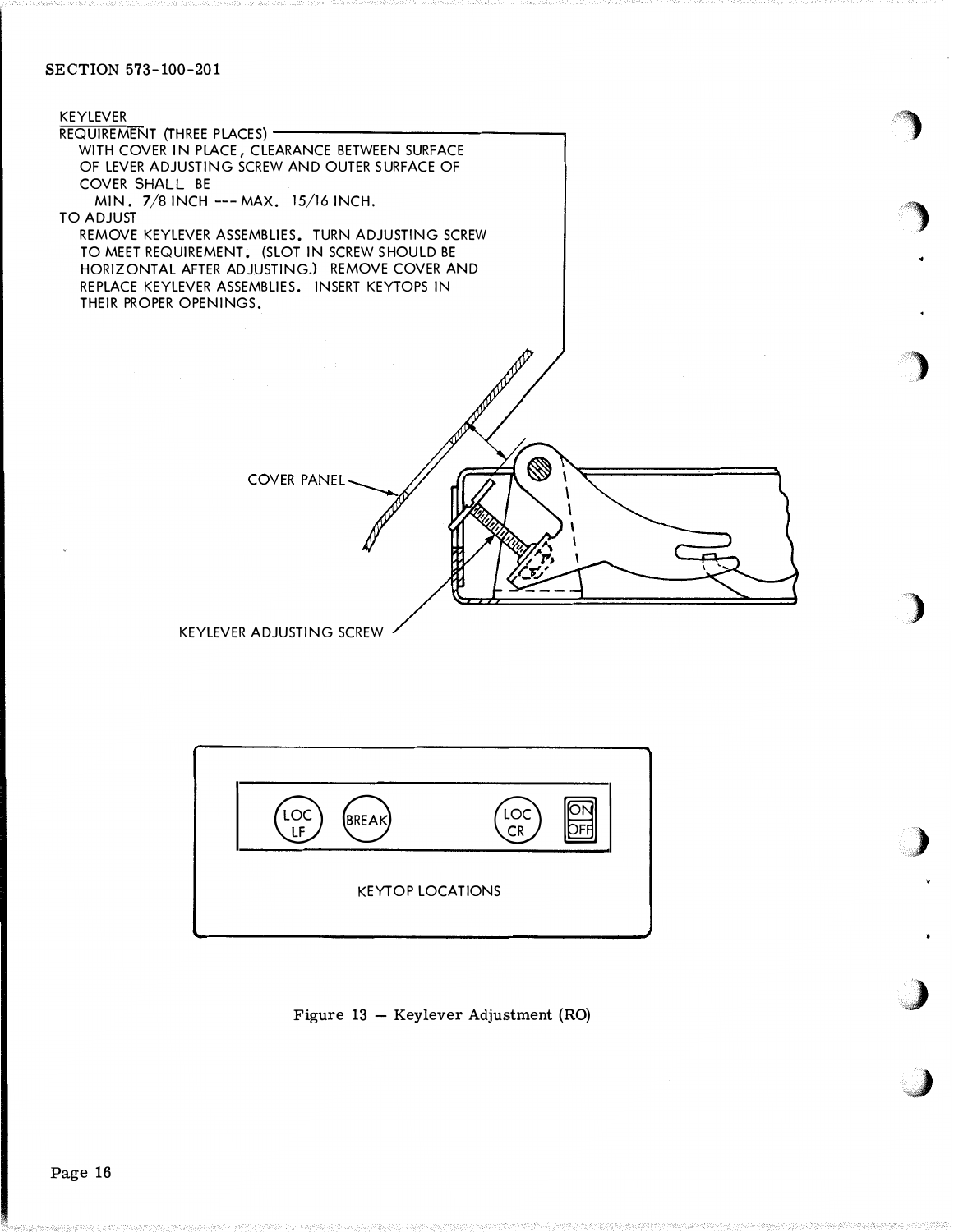7.05 Adjust the paper guide and window as shown in Figure 14.

7.06 Upon completion of this adjustment, secure the cover in position with the two screws located near the bottom of the backplate assembly.

7.07 Clip the lamp shields on the two copylight lamp holders. The clearance between the lamp shields and the cover shall be a minimum of 1/16 inch. If an adjustment is required, bend the support brackets.

7.08 TP195596 and TP195597 modification kits provide an improved paper exit path to prevent the paper from feeding underneath the

**CONTRACTOR** 

D. General Cover Adjustments and Installation cover. If either of these modification kits is used, the following requirements shall be met:

- (a) The form guide assembly shall be flush to 0.031 inch forward of the paper guide.
- (b) There shall be some to maximum 0.015 inch clearance between the form guide assembly and the paper guide at the stripper arms.
- (c) There shall be minimum 0.015-inch to maximum 0.030-inch clearance between the platen and the form guide assembly.
- (d) Adjust the window glass so that the clearance between the cover and the window shall be minimum 0.312 inch to maximum 0.375 inch.



Figure 14 - Paper Guide and Window Adjustments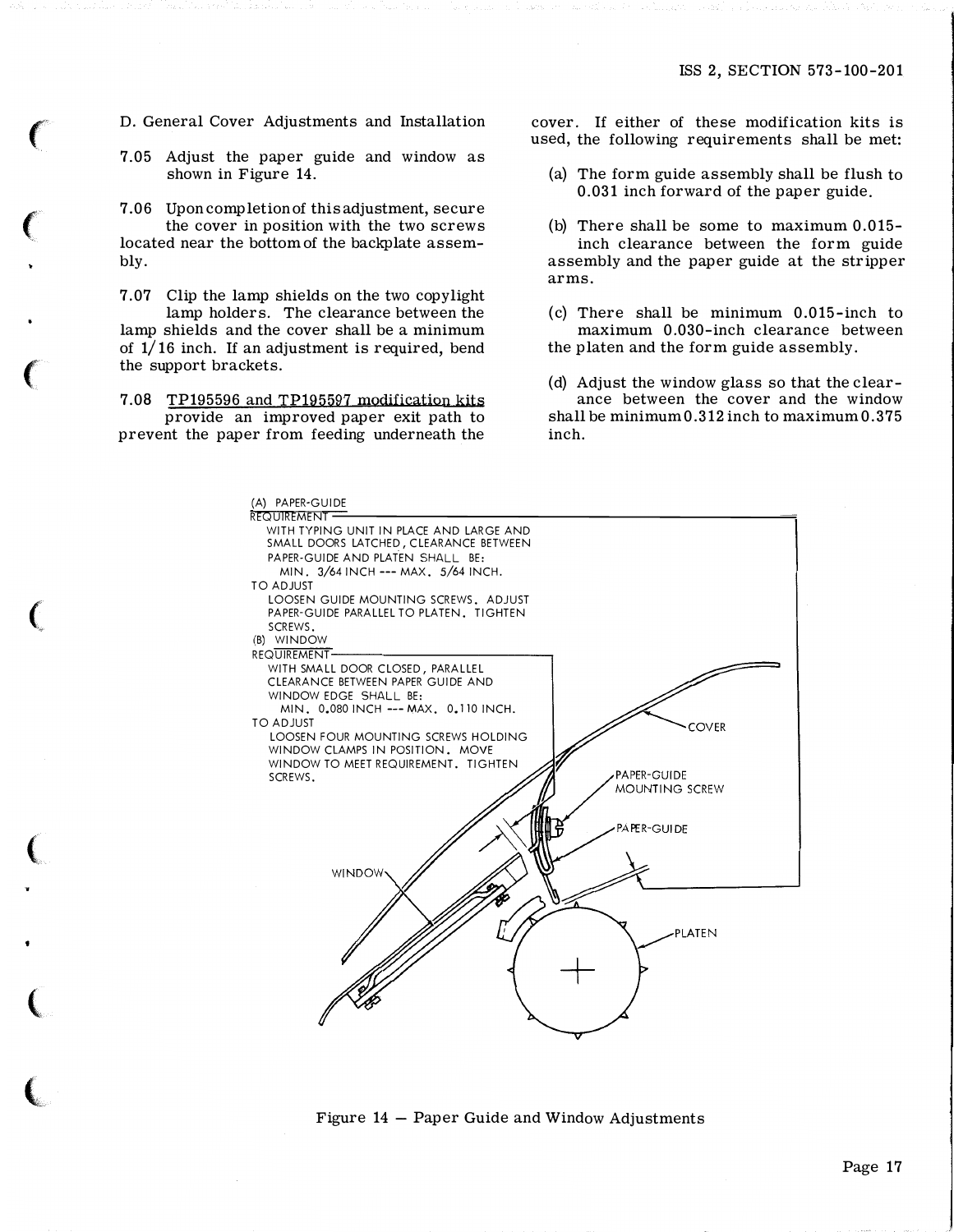#### 8. POWER AND LINE CONNECTIONS

8.01 The power cord to be used with the apparatus must be of the three-wire type. A twist-lock receptacle supplied with the electrical service unit is to be connected to the mate provided on the bottom plate of the service unit. Attach the ground lead to the center post of the twist-lock receptacle.

CAUTION: DO NOT WIRE THE AC POWER CORD DIRECTLY TO TERMINALS C-39 AND C-40 OF THE ELECTRICAL SERVICE UNIT. THIS CREATES A SERIOUS ELECTRICAL HAZARD SINCE IT PUTS 110 VOLTS AC ON THE MALE AC POWER RECEPTACLE.

8.02 Power and line leads may be brought through the rear of the backplate assembly or through the hole located in the bottom of the cover.

8.03 Special Set: A mating connector supplied with the electrical service unit is to be used to provide connections to the distributor used in conjunction with this unit.

#### 9. INSTALLATION OF PAPER AND RIBBON

9.01 The paper spindle for the friction-feed teletypewriter is supplied with the typing

unit. Insert the spindle in a roll of paper and mount it in the lower part of the cabinet so that the paper unwinds from underneath. Route the paper up through the paper channel in the rear and down under the platen as shown in Figure 15. Check the power lead and, if necessary, route it in such a manner as not to interfere with the paper.

9.02 If a sprocket-feed teletypewriter is installed, the bakelite spindle retainers may be removed to provide additional storage space for sprocket-feed forms. These retainers are attached to the lower part of the backplate assembly.

9.03 Remove both spools from the ribbon-spool shafts. Engage the hook on the end of the new ribbon in the hub of the empty spool. Wind a few turns of the ribbon onto the empty spool in the same direction as that in which it comes off the full spool. Make sure that the reversing eyelet has been wound up on the empty spool. Place the spools on the spool shafts so that the ribbon on the right spool comes off the right side and the ribbon on the left spool comes off the left side without twisting. Thread the ribbon around the rollers and through the ribbon-reverse lever slots as shown in Figure 16.



Figure  $15$  – Path of Paper (Friction-feed Units Only)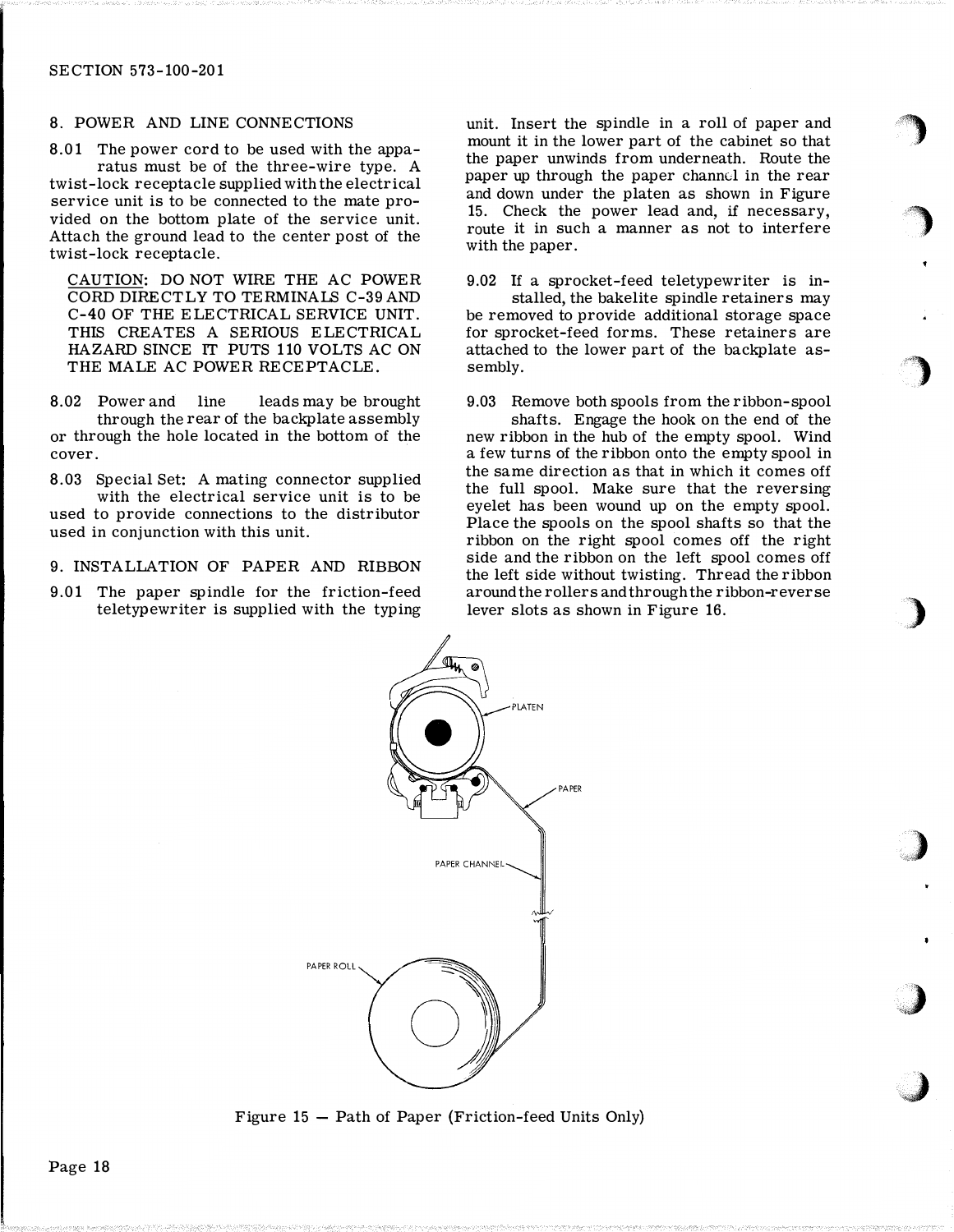

Figure  $16$  – Path of Ribbon

### 10. OPERATING TESTS

 $\big($ 

 $\epsilon$ 

(

 $\big($ 

 $\big($ 

 $\big($ 

 $\big($ 

t

10.01 After completion of the installation and associated adjustment procedures, make the operating tests which follow.

A. Operating Tests Applicable to Special Set Only

10.02 Determine that the green period key ( .) can only be depressed when the red period key (.) is depressed.

10.03 Since this keyboard does not contain the complete alphabet, normal test sentence

procedure will not be applicable. Instead, type the entire keytop arrangement a few times and test for accuracy. In addition, the following typing and stuntbox operations are not keyboardcontrolled and should be checked by sending the following mark-space combinations to the unit.

Note: The characters listed under the operation column will be typed as such, when the mark-space combinations listed in the code column are sent to the typing unit.

| Code         | Operation        |                          |
|--------------|------------------|--------------------------|
| <b>MSSMM</b> | A                |                          |
| <b>MSSSS</b> | B                |                          |
| <b>MSMSM</b> | D                | $M - Mark$               |
| <b>MSMMM</b> | G                | S<br>$-$ Space           |
| <b>MMSSM</b> | H                |                          |
| <b>MMSMS</b> | $\rm K$          | M M S S M                |
| <b>MMSMM</b> | L                | No. 1 Pulse - $\sqrt{ }$ |
| <b>MMMSM</b> | X                | No. 2 Pulse - - $-$      |
| <b>MMMMS</b> | Y                | No. 3 Pulse - -          |
| <b>MMMMM</b> | $\mathbf z$      | No. 4 Pulse - -          |
| <b>MMMSS</b> | CR, LF, AND BELL | No. 5 Pulse -            |
|              |                  |                          |